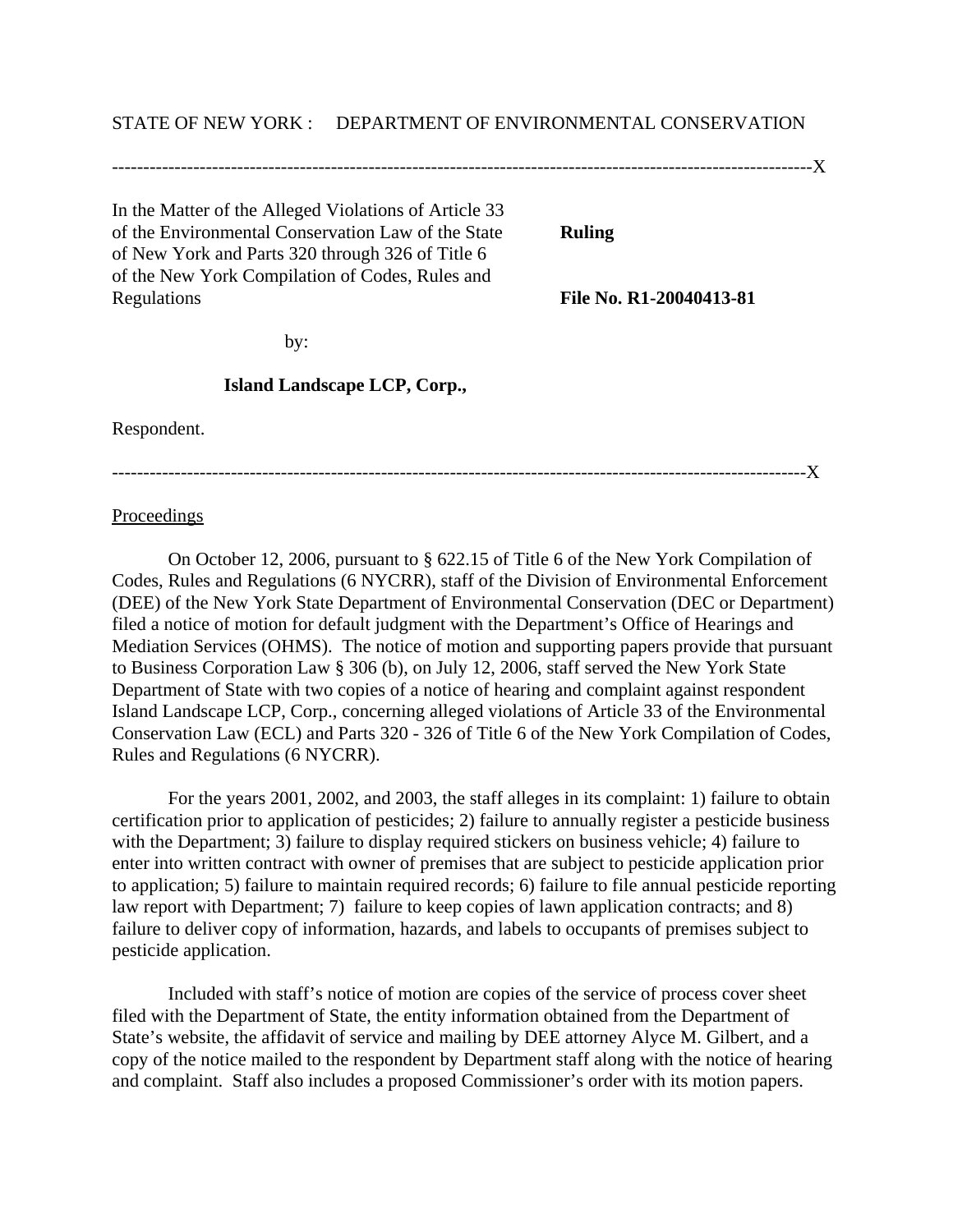The notice of hearing states that the respondent must serve its answer to the complaint within twenty days of receipt of the complaint and attend a pre-hearing conference scheduled for August 29, 2006 or be subject to a default and waiver of the right to a hearing. The respondent failed to serve its answer within the twenty days provided by the regulation and to date no answer has been filed. In addition, the respondent failed to attend the scheduled pre-hearing conference. <u>See</u>, 6 NYCRR  $§$  622.4(a).

## Discussion

Failure to answer a complaint is a basis for a default judgment pursuant to 6 NYCRR § 622.15. This regulation requires that a motion for a default judgment contain: (1) proof of service upon the respondent of the document which commenced the proceeding; (2) proof of the respondent's failure to appear or to timely file an answer; and (3) a proposed order. The staff has submitted an affidavit of service and mailing of the notice of hearing and complaint. This documentation proves that staff served its notice and complaint consistent with the requirements of 6 NYCRR § 622.3(3) and the Civil Practice Law and Rules § 311(a)(1) and BCL § 306. Alyce Gilbert, Esq. has affirmed that the respondent has failed to serve an answer and the time to serve said answer - August 1, 2006 - has passed. 6 NYCRR § 622.4(a). Ms. Gilbert also affirmed that the respondent, despite having been notified of the consequences of not attending the August 29, 2006 pre-hearing conference, failed to attend. Ms. Gilbert has also provided a proposed order.

Accordingly, the staff has met the requirements of 6 NYCRR § 622.15 and met its burden with respect to a finding of liability.

With respect to the relief requested by staff, the complaint requests an order that enjoins the respondent from all pesticide applications within New York State and the payment of a civil penalty " . . . in an amount deemed appropriate not to exceed the maximum amount allowed by law . . ." With respect to staff's request for injunctive relief, I could find no such provision for this relief in an administrative proceeding pursuant to ECL § 71-2907. Section 71-2911 provides that the Department, "acting through the attorney general, may bring suit against such person [a violator of any provision of Article 33] in any court of competent jurisdiction to restrain such person from continuing such violation . . ." Accordingly, I request that the Department staff provide me with written support for its request for injunctive relief.

With respect to penalties, ECL § 71-2907 provides for a civil penalty not to exceed five thousand dollars for a first violation, and not to exceed ten thousand dollars for a subsequent offense. The Department staff have alleged that the respondent has violated essentially eight separate provisions of Article 33 and the implementing regulations in 2001, 2002, and  $2003$ .<sup>1</sup>

<sup>&</sup>lt;sup>1</sup> Three of these allegations involve violations of different provisions of Article 33 and the regulations but are essentially the same three violations. The respondent's failure to obtain a certified pesticide applicator's license is a violation of ECL §§ 33-0905(1) and 33-1301(8), and 6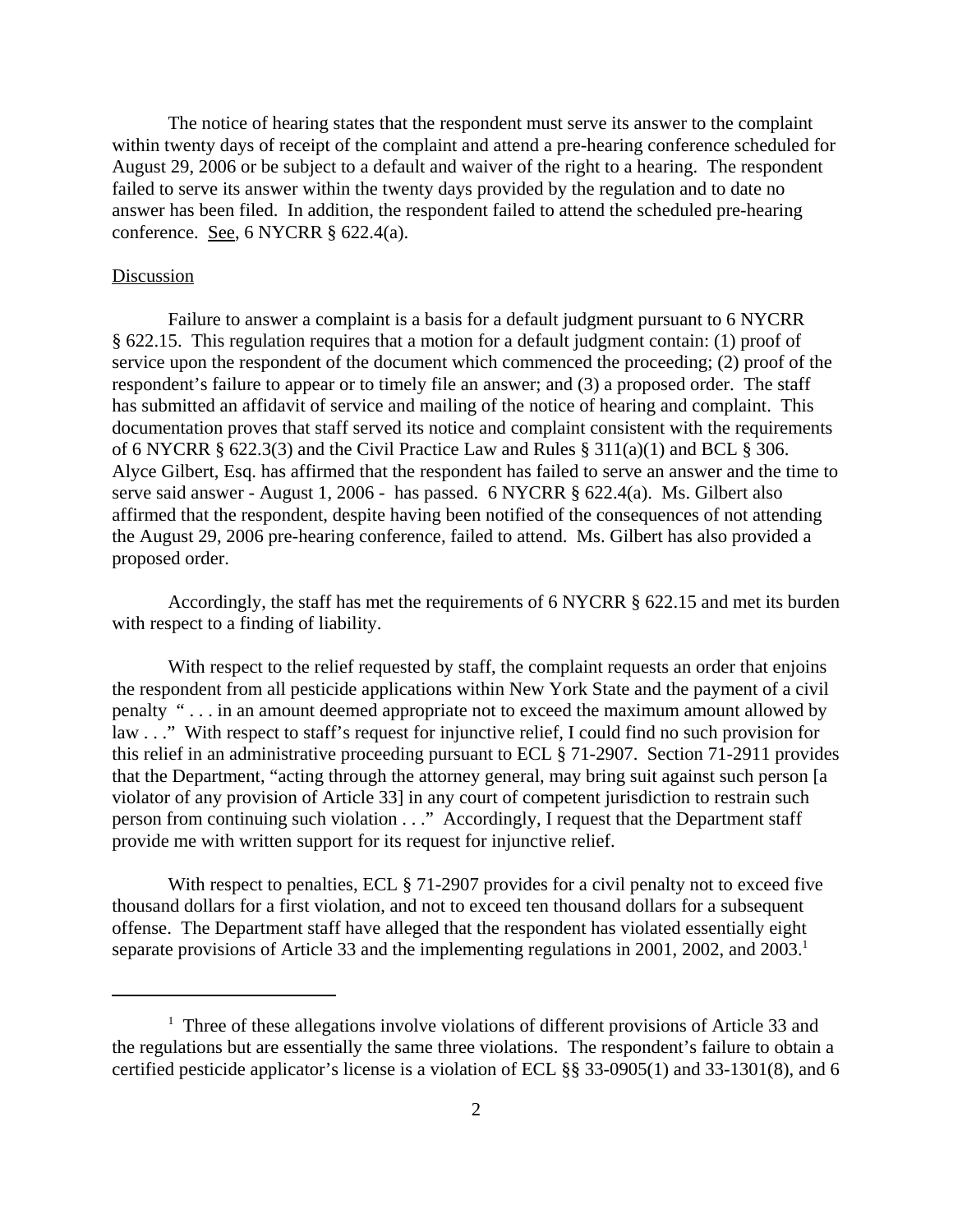However, staff does not provide any dates or details with respect to operations of this pesticide business so I cannot determine whether many of the violations spanned more than one date, more than one incident, or more than one individual (in the case of the applicator certification) thus providing the bases for greater penalties.

The civil penalty policy of the Department provides that several factors are considered in calculation of a penalty. These are the gravity of the violation, the cooperation of the respondent, the respondent's compliance history, and the economic benefit obtained by the respondent in not adhering to the statutory requirements. In addition to the Department's civil penalty policy, DEC also maintains a pesticide enforcement guidance memorandum (EGM) (3/26/93) that sets forth a penalty schedule for "first offense minimums." This guidance states that these minimum penalty levels should be doubled on second or subsequent offenses. In addition, this guidance states that these amounts should be considered in light of the policies set forth in the civil penalty policy regarding economic benefit and the gravity of the offense.

The violations in this matter are serious as they involve the application of potentially harmful chemicals in residences and businesses. But the staff has provided no details regarding any pesticide applications and therefore it is not possible to determine the extent, if any, of the environmental harm. Moreover, staff has not set forth what is the economic benefit gained by the respondent by not complying with these laws.

Accordingly, I direct the staff to provide me with a request for a specific penalty amount as well as the support for such relief.

## Conclusion

Staff's motion for a default judgment meets the requirements of 6 NYCRR § 622.15(b) as outlined above. Therefore, the respondent is liable for the violations asserted by staff in its complaint. However, because staff did not provide a specific request for a penalty and there is insufficient information in the complaint to form a conclusion regarding an appropriate penalty, the staff must submit further detail to me on the penalty request. In addition, staff must also support its request for injunctive relief.

/s/

Dated: Albany, New York

October 24, 2006 Helene G. Goldberger Administrative Law Judge

NYCRR § 325.7(a). The respondent's failure to register its pesticide business with the State is a violation of ECL §§ 33-0907(1) and 33-1301(8-a), and 6 NYCRR § 325.23(a). Respondent's failure to maintain appropriate records is a violation of ECL § 33-1205(1) and 6 NYCRR § 325.25. Accordingly, I am recommending that these omissions are accounted for as three rather than eight separate violations.